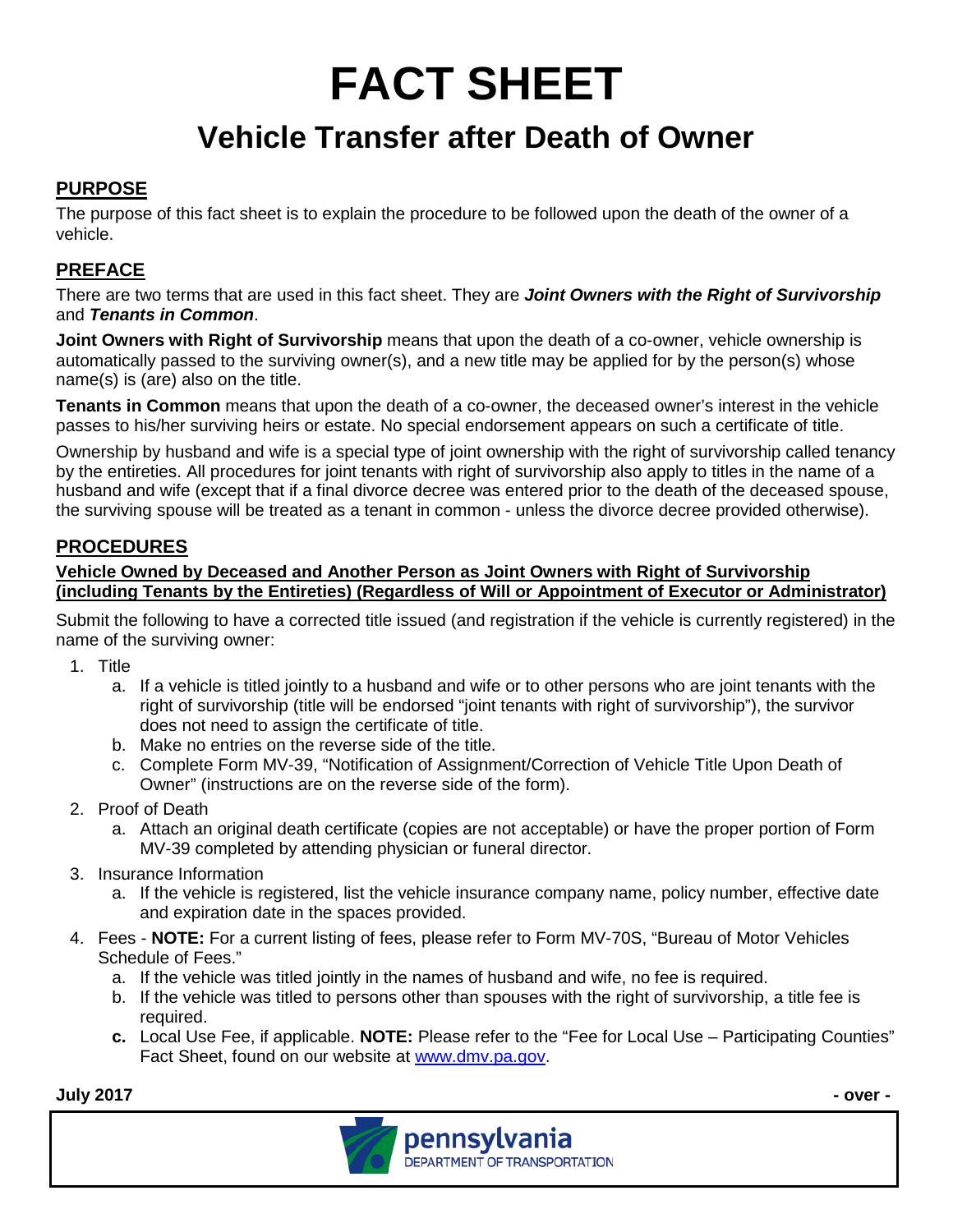#### **Vehicle Owned Solely by the Deceased or by the Deceased and Another Person as Tenants in Common**

#### **A. Executor or Administrator Appointed**

Submit the following if an executor or administrator has been appointed:

- 1. Title assigned by executor or administrator (appointed by the Register of Wills) to the new owner.
- 2. Short Form Certificate which is obtainable from the Register of Wills and serves as evidence of the executor's or administrator's appointment.
- 3. Form MV-4ST completed in full
- 4. Fees **NOTE:** For a current listing of fees, please refer to Form MV-70S, "Bureau of Motor Vehicles Schedule of Fees."
	- a. A title fee for issuance of certificate of title is required. No title fee is required if the vehicle is being titled in the name of the surviving spouse.
	- b. A transfer fee is required to transfer the decedent's valid registration plate. A registration plate is transferable only to the spouse, parents, children, children-in-law, parents-in-law, step-children, or step-parents of the deceased. Otherwise, the registration plate is not transferable.
	- c. Applicable sales tax, if required.
	- d. Local Use Fee, if applicable. **NOTE:** Please refer to the "Fee for Local Use Participating Counties" Fact Sheet, found on our website at [www.dmv.pa.gov.](http://www.dmv.pa.gov/)

#### **B. The Will is not Probated (No executor appointed)**

This procedure may be used only if the will passes ownership of the vehicle to the surviving spouse, child/children or parent(s). The following must be submitted:

- 1. Certificate of title assigned by the surviving spouse or adult child or children or parent(s) to whom the vehicle was willed.
- 2. Copy of the will
- 3. Form MV-39 properly completed as described on the reverse side of the form.
- 4. Form MV-4ST completed in full.
- 5. Proof of Death:
	- a. Attach an original death certificate (copies are not acceptable) or have proper portion of Form MV-39 completed by the attending physician or funeral director.
- 6. Fees **NOTE:** For a current listing of fees, please refer to Form MV-70S, "Bureau of Motor Vehicles Schedule of Fees."
	- a. A title fee is required if being titled in the name of child/children or parent(s). No title fee is required if the title is being placed in the name of the surviving spouse.
	- b. A transfer fee is required to transfer a valid registration plate out of the name of the deceased owner.
	- c. Applicable sales tax, if required.
	- d. Local Use Fee, if applicable. **NOTE:** Please refer to the "Fee for Local Use Participating Counties" Fact Sheet, found on our website at [www.dmv.pa.gov.](http://www.dmv.pa.gov/)
- **NOTE:** If the vehicle is willed to a minor child, this procedure may be used only if there is a surviving spouse to sign for the minor child. This procedure may not be used if the vehicle is willed to a person who is not a spouse or child or parent of the deceased. In such cases, the will must be probated and procedure "A" used.

## **C. No Will - Surviving Spouse or Surviving Spouse and Children**

If the deceased vehicle owner had no will, no administrator is appointed and there is a surviving spouse or a spouse and children, submit the following:

- 1. Certificate of title assigned by the surviving spouse and any children who are at least 18 years of age.
- 2. Form MV-39 properly completed as described on the reverse side of the form.
- 3. Proof of Death:
	- a. Attach an original death certificate (copies are not acceptable) or have the proper portion of Form MV-39 completed by attending physician or funeral director.
- 4. Form MV-4ST completed in full.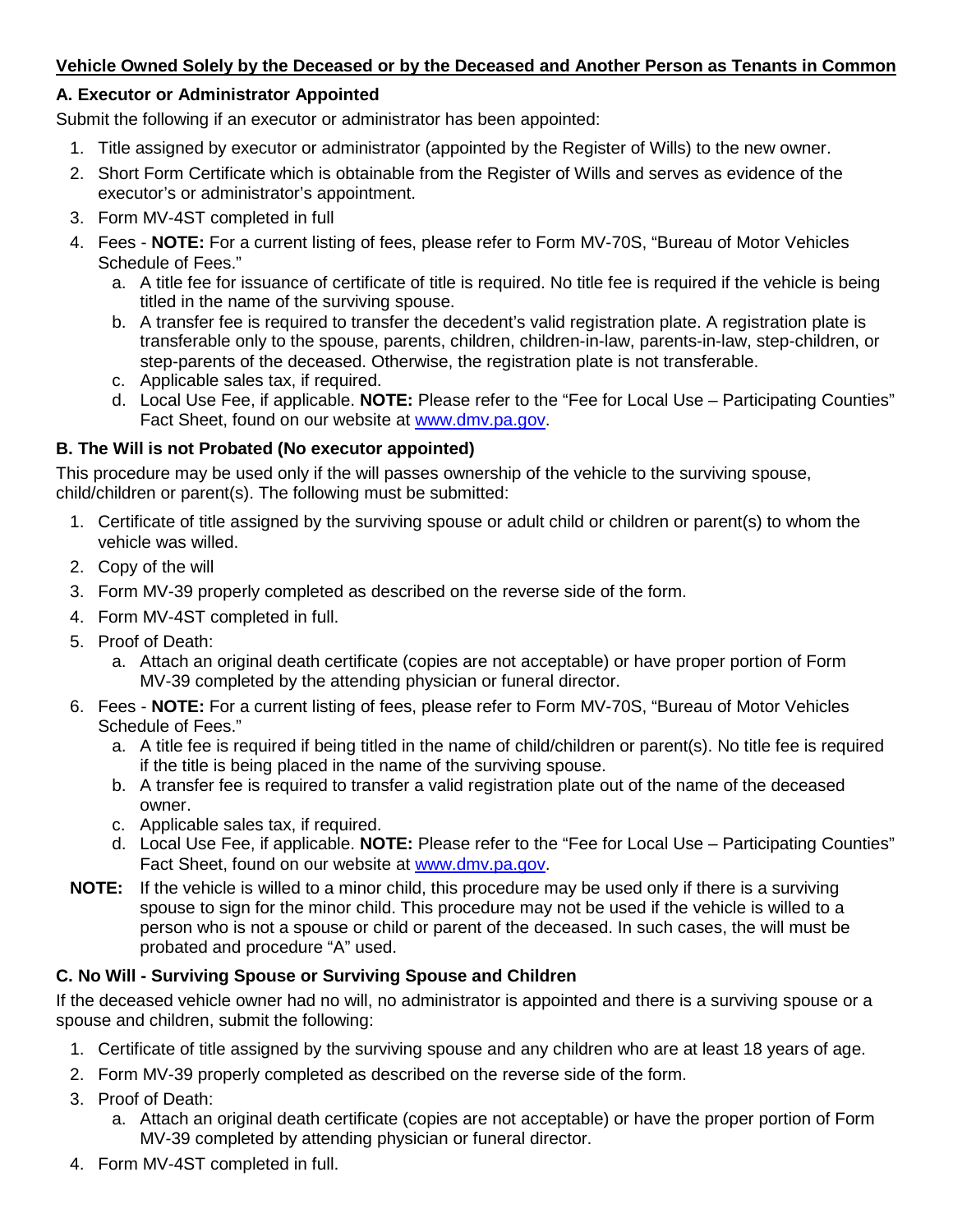- 5. Fees **NOTE:** For a current listing of fees, please refer to Form MV-70S, "Bureau of Motor Vehicles Schedule of Fees."
	- a. A title fee is required if being titled in any other name than a surviving spouse. No title fee is required if vehicle is being titled solely in the name of the surviving spouse.
	- b. A transfer fee is required to transfer a valid registration plate out of the name of the deceased owner. A registration plate is transferable only to spouse, children, parents, parents-in-law or children-in-law, step-children or step-parents of the deceased. Otherwise, the registration plate is not transferable.
	- c. Applicable sales tax, if required.
	- d. Local Use Fee, if applicable. **NOTE:** Please refer to the "Fee for Local Use Participating Counties" Fact Sheet, found on our website at [www.dmv.pa.gov.](http://www.dmv.pa.gov/)

#### **D. No Will - No Surviving Spouse and No Minor Heirs**

If the vehicle owner had no will, no administrator is appointed and there is no surviving spouse and no minor heirs, submit the following:

- 1. Certificate of title assigned by all heirs as follows:
	- a. All adult children of the deceased or, if none;
	- b. Parents of the deceased or, if none;
	- c. Brothers and sisters of the deceased or, if none;
	- d. Aunts and uncles (blood only) of the deceased or, if none;
	- e. First cousins (blood only) of the deceased.

**NOTE:** In each category (except B) if any of the persons specified are deceased, the person's children must sign.

- 2. Form MV-39 properly completed as described on the reverse side of the form. All heirs must sign.
- 3. Proof of Death:
	- a. Attach an original death certificate (copies are not acceptable) or have the proper portion of Form MV-39 completed by attending physician or funeral director.
- 4. Form MV-4ST completed in full.
- 5. Fees **NOTE:** For a current listing of fees, please refer to Form MV-70S, "Bureau of Motor Vehicles Schedule of Fees."
	- a. A title fee is required.
	- b. A transfer fee is required to transfer a valid registration plate out of the name of the deceased owner. A registration plate is transferable only to spouse, children, parents, parents-in-law or children-in-law, step-children or step-parents of the deceased. Otherwise, the registration plate is not transferable.
	- c. Applicable sales tax, if required.
	- d. Local Use Fee, if applicable. **NOTE:** Please refer to the "Fee for Local Use Participating Counties" Fact Sheet, found on our website at [www.dmv.pa.gov.](http://www.dmv.pa.gov/)

## **E. No Will - Minor Heirs and No Surviving Spouse**

If the deceased vehicle owner had no will and there are minor heirs and no surviving spouse, submit the following:

- 1. Certificate of title assigned in one of the following three procedures:
	- a. Letter of administration may be taken out by one or more heirs of legal age, if any, and the title may then be assigned by the administrator as described in procedure "A".
	- b. A guardian appointed by the Orphan's Court for the minor heir(s) may assign the title along with any heir of legal age. A copy of the court order showing the appointment of the guardian must be attached. If there are heirs of legal age, Form MV-39 must be completed and attached.
	- c. A petition for distribution under the small estates procedure may be filed. The person to whom the vehicle is distributed in the court order must assign the title.
- 2. Form MV-4ST completed in full.
- 3. Fees **NOTE:** For a current listing of fees, please refer to Form MV-70S, "Bureau of Motor Vehicles Schedule of Fees."
	- a. A title fee is required.